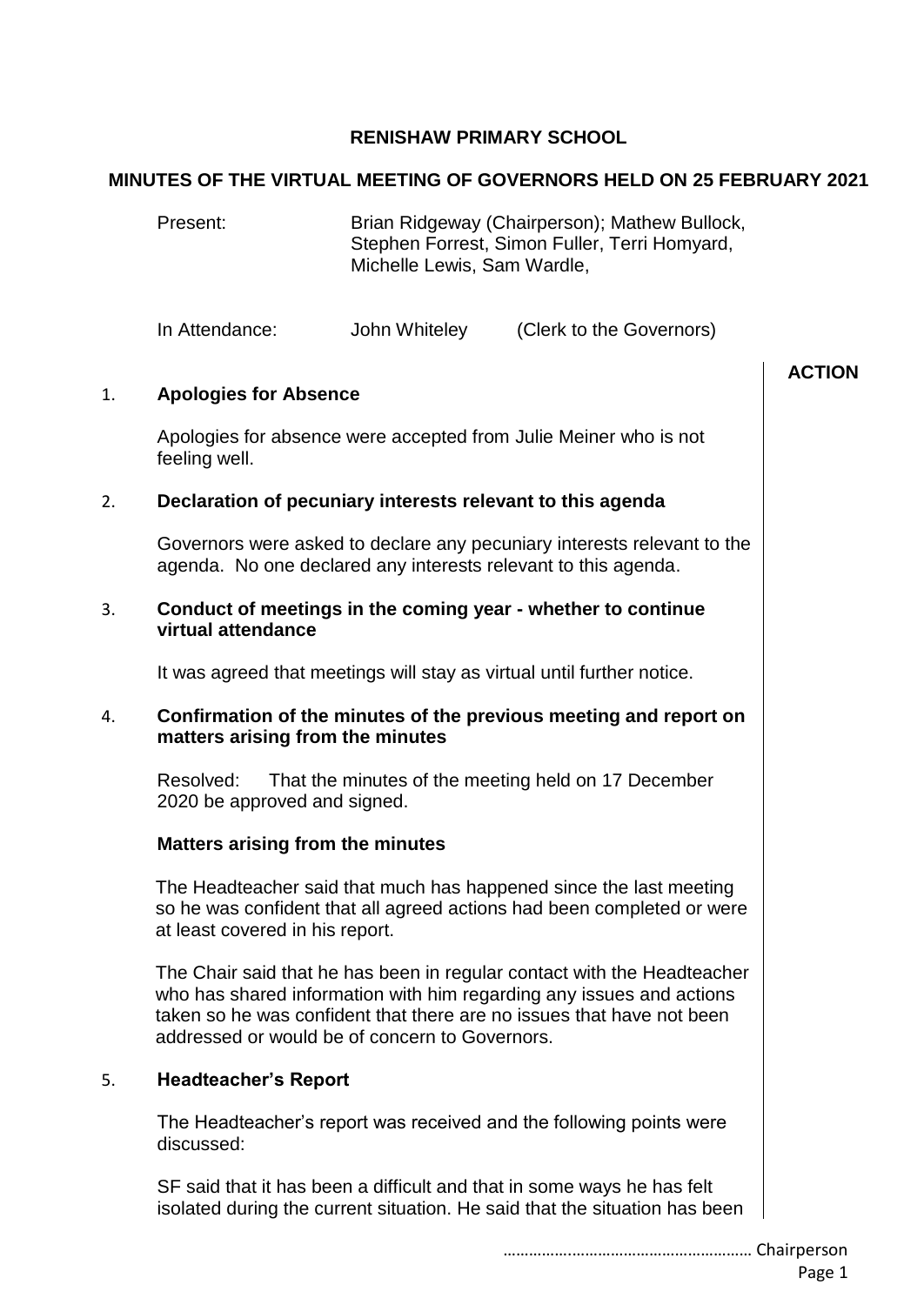made worse because staff have not been allowed to meet each other because of the restrictions in place. He updated Governors explaining that half the staff have been in school and half have been at home organising the on line teaching

## 5.1 **Numbers update**

Numbers are increasing especially in the nursery and in Y3.

SF said that overall numbers are increasing which is good for the school going forward but can increase the safeguarding issues in school

He said that he wanted to acknowledge the part that Governors have played in the resurgence of the school as they supported the school when numbers were falling, which has now paid off as Nursery numbers are increasing and the future looks very healthy.

## 5.2 **Attendance**

SF explained that attendance is currently at 97.5% and there are currently 86 attending. There are 15 out of 26 Nursery children attending.

He explained that staff will be talking to parents to discuss the other children returning to school and to identify any issues that they may have regarding their return.

## 5.3 **Remote learning**

SF explained that a questionnaire had gone out to parents to get their views and that the majority of feedback has been positive. The positive feedback has been confirmed by Clive Worrall the schools advisor.

## 5.4 **Safeguarding**

SF said that the number of children with safeguarding issues has increased with referral numbers now at 14.

The Chair confirmed that he was made aware of a couple of serious incidents in school and wanted to say that it is good that staff are aware what to look for and will identify any issues that need following up.

He said that staff are aware that some children will have had a difficult time at home and will require help when they return.

SW said that she has signed up for a training course around psychology along with one of the TAs and will share this with other staff when the course has been completed. This will help staff to identify issues as early as possible.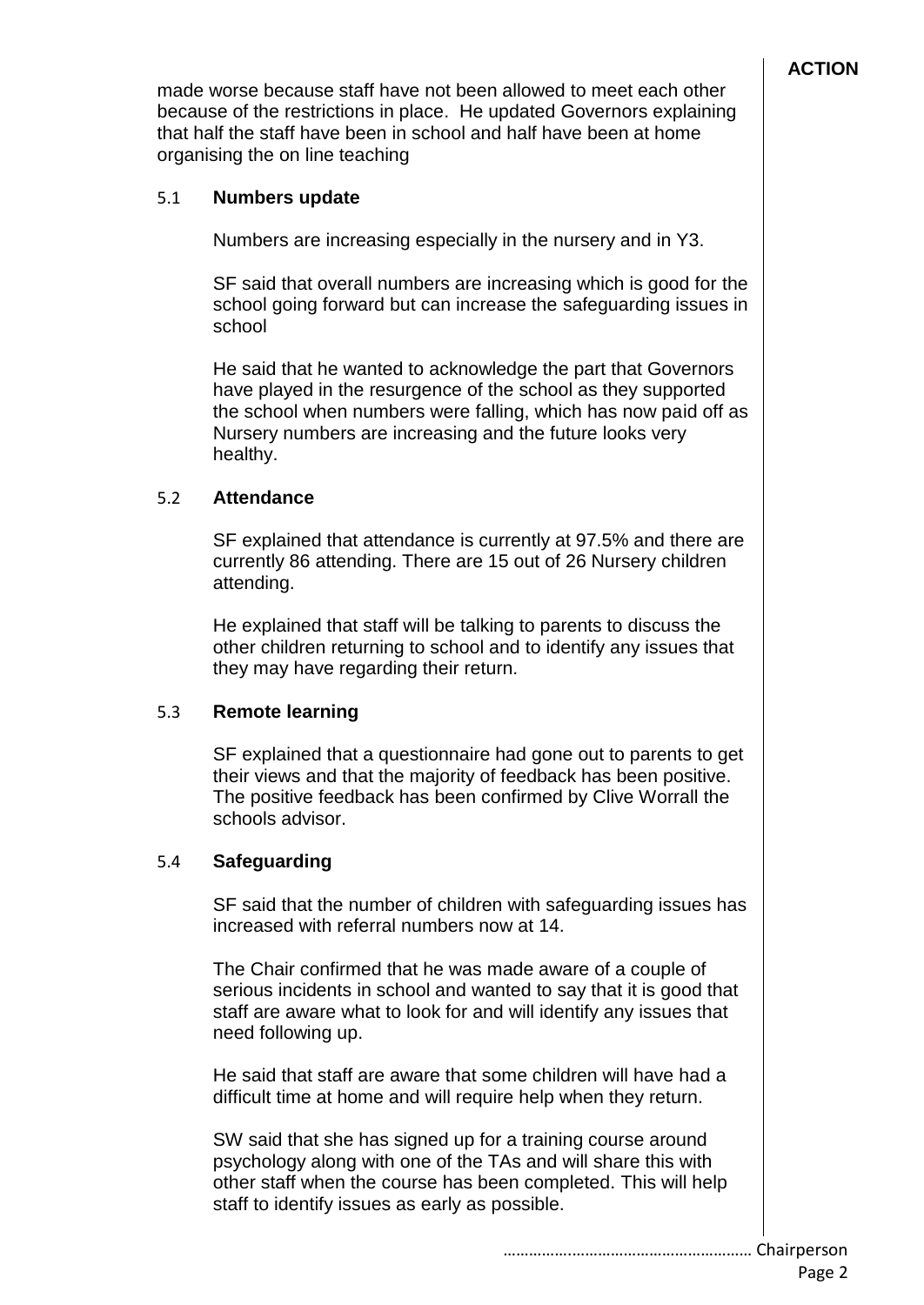|     |                                                                                                                                                                                                                                                                                                                     | <b>ACTION</b> |
|-----|---------------------------------------------------------------------------------------------------------------------------------------------------------------------------------------------------------------------------------------------------------------------------------------------------------------------|---------------|
|     | SF said that the school has also agreed to share a cluster welfare<br>officer with other schools in the area and that the advert is<br>currently out. He said that this will improve the situation as the<br>school has been covering this since the service ceased to be<br>offered from the centre.               |               |
| 5.5 | <b>Finance</b>                                                                                                                                                                                                                                                                                                      |               |
|     | Governors were informed that the latest budget going forward<br>looks much healthier and puts the school in a good position.                                                                                                                                                                                        |               |
|     | The Chair said that some money will need to be spent on the<br>catch up agenda but with the extra money that will be received<br>and the healthier budget position that the school finds itself in<br>then this can be covered.                                                                                     |               |
|     | MB said that he has been through the figures and has identified<br>some small issues that he will share with SF                                                                                                                                                                                                     | <b>MB</b>     |
|     | He said that the sickness refund was budgeted at £19k but will<br>only be £8k which will affect the overall position.                                                                                                                                                                                               |               |
|     | Following a discussion Governors agreed that in future the<br>dialogue in the figures should explain the reasons if the actual<br>expenditure is different to the agreed budget to allow them to<br>assess the reasons and if any action is needed.                                                                 | Headteacher   |
|     | SF said that going forward some money will need to be<br>earmarked for issues relating to the premises.                                                                                                                                                                                                             |               |
|     | SF explained that the catch up funding identified by the Govt<br>relates to £80 per child so at £20 per hour this relates to 4 hours<br>per child. He said that a new baseline needs to be agreed so that<br>staff are aware of the gaps and what is needed to get individual<br>children to where they need to be. |               |
|     | SF said that he has met with senior leaders who are aware of<br>what they need to do.                                                                                                                                                                                                                               |               |
|     | MB asked if PP money can be used to help with the catch up<br>work. SC said that it is usual that PP money is allocated to<br>staffing as this is the best way of helping the vulnerable children<br>so this will be part of the funding allocated to closing the gap.                                              |               |
|     | He said that £1k per year is already allocated to boosters so staff<br>need to ensure that the maximum impact is achieved from the<br>resources available.                                                                                                                                                          |               |
|     | The Chair reiterated that views of Governors that staff need to be<br>aware of what is expected of them if this is to work.                                                                                                                                                                                         |               |
| 5.6 | <b>Health and safety</b>                                                                                                                                                                                                                                                                                            |               |
|     | <b>Asbestos check.</b>                                                                                                                                                                                                                                                                                              |               |
|     |                                                                                                                                                                                                                                                                                                                     |               |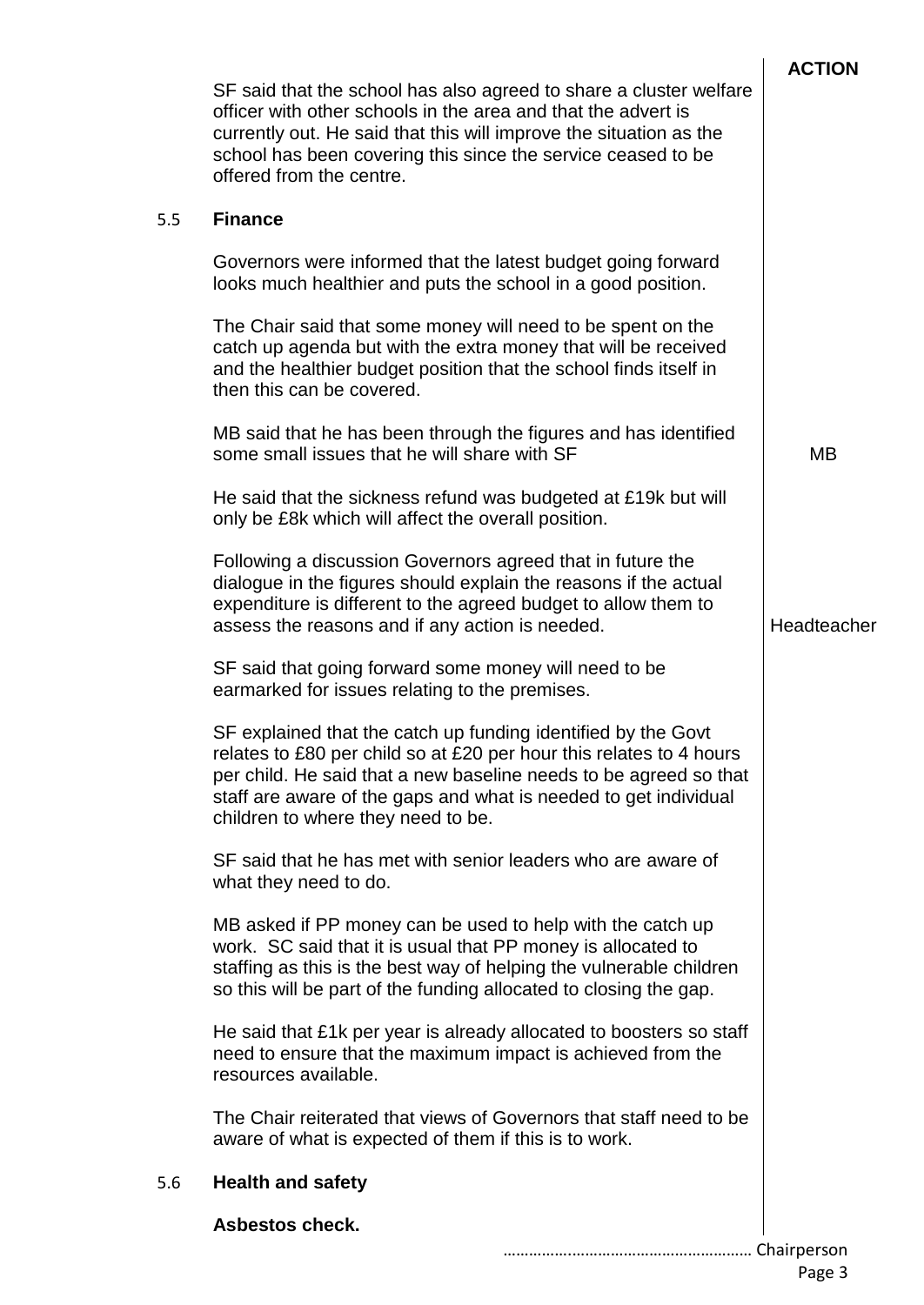SC said that the school has received its 5 year asbestos check and that a sample of the infant block roof has been taken away for assessment. The Chair said that he feels that this will be OK because work was done on the roof which would have identified any issues at the time.

It was explained that the asbestos has now been removed from the boiler house.

## **COVID testing.**

It was reported that all staff have now agreed to be tested twice per week and will test on Wednesdays and Sundays at 6pm to allow action to be taken the next day if bubbles need to shut.

SC explained that some staff have already been vaccinated and others will be done as soon as possible. A number of staff have been vaccinated because they teach vulnerable children.

## 5.7 **Staff CPD**

SW said that some training has taken place around improving reading

#### 6. **Autumn data**

SC said that the Autumn data will give staff an idea of where the children were and further discussion will take place around what is needed going forward as discussed earlier.

The Chair asked if there could be any contentious issues around the baselining when it is complete. SC said that there are two groups that could be an issue which are Y3 and Y4. Y4 has had had problems with disturbed staffing and despite this were making progress so will need to be monitored.

SW said that Y4 have the highest number of children with special needs so this does introduce problems.

The Chair asked how the problems can be highlighted. SW explained that there is more Ed Psych time going in as well as dyslexia assessments to identify issues as soon as possible.

The Chair said that this must mean that there are multi levels of attainment within the groups and asked how this is managed for the better achievers. SW said that it is important that staff allocate time to catch work up as well as those better performers to ensure they are not held back.

SF said that there are 33 children with various issues including 10 disadvantaged, 9 SEN and a number of PP children.

SW said that it is difficult for staff to manage all the children and it may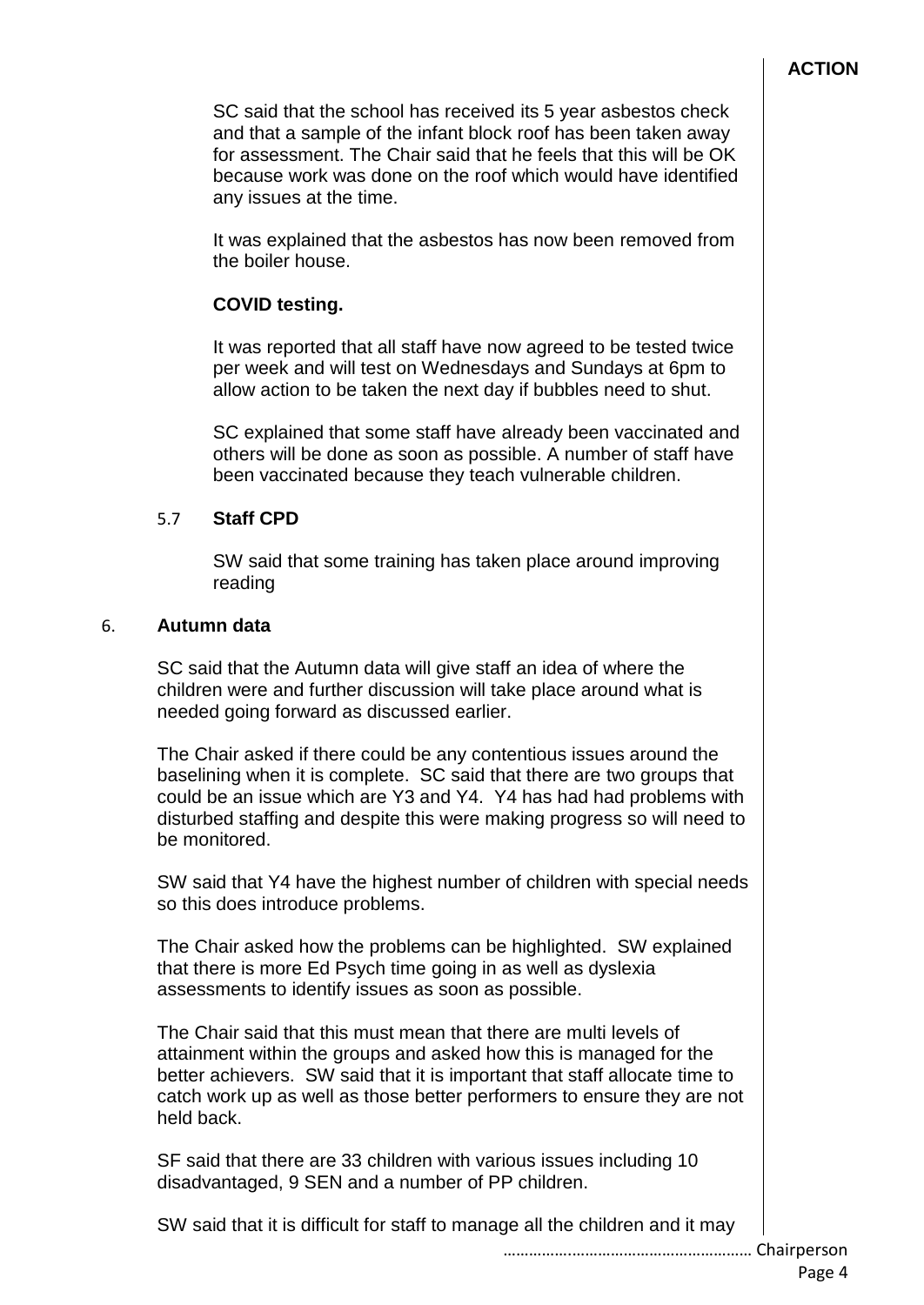be that some are so far behind that they will never catch up. SC said that to complicate this even further it is not always obvious where they need to catch up to so all staff can do is to get them to perform to the best of their ability. SC said that to help the situation more hours have been allocated to this group and it may be that rather than just replacing staff consideration needs to be give as to where staff can be best utilised as with this particular group and extra hours allocated as required. The Chair said that he appreciates the difficulties facing staff and asked that Governors be kept up to date on progress. 7. **Remote learning** SW said that it has been difficult for staff and there have been issues about some children not engaging. SF said that the system is working in the majority of cases however things will not get any better until the children are back in school. It was noted that the positive feedback from parents at Renishaw had been mentioned in the Derbyshire times. Governor agreed that the positive feedback that is around needs to be shared with staff. TH agreed to find the article from the newspaper and share this around. 8. **SEN update** SW said that the parents are now engaging much better and have confidence in what the staff are trying to do with their children. She said that getting feedback from the parents about what they want has been very positive and has allowed staff to plan to deliver the service required. She said that this has been a good start which needs to be built on going forward and plans to set up a group to improve communication with parents. Governors agreed that getting the views of parents to help plan what is on offer is the way forward and needs to continue. SF said that the position around the SENCo has been strengthened and wanted Governors to be aware that SW has done a great job in getting the service to where it now is. SW said that staff are now getting regular feedback from parents so they are aware of any issues outside school that may affect the children when they are in school. SF said that plans are in place to fund a breakfast club that would allow PP children to come in early to get them ready for the day ahead. He said that the funding required to support the breakfast club will need to be built into the budget. TH

…………….…………………………………… Chairperson Page 5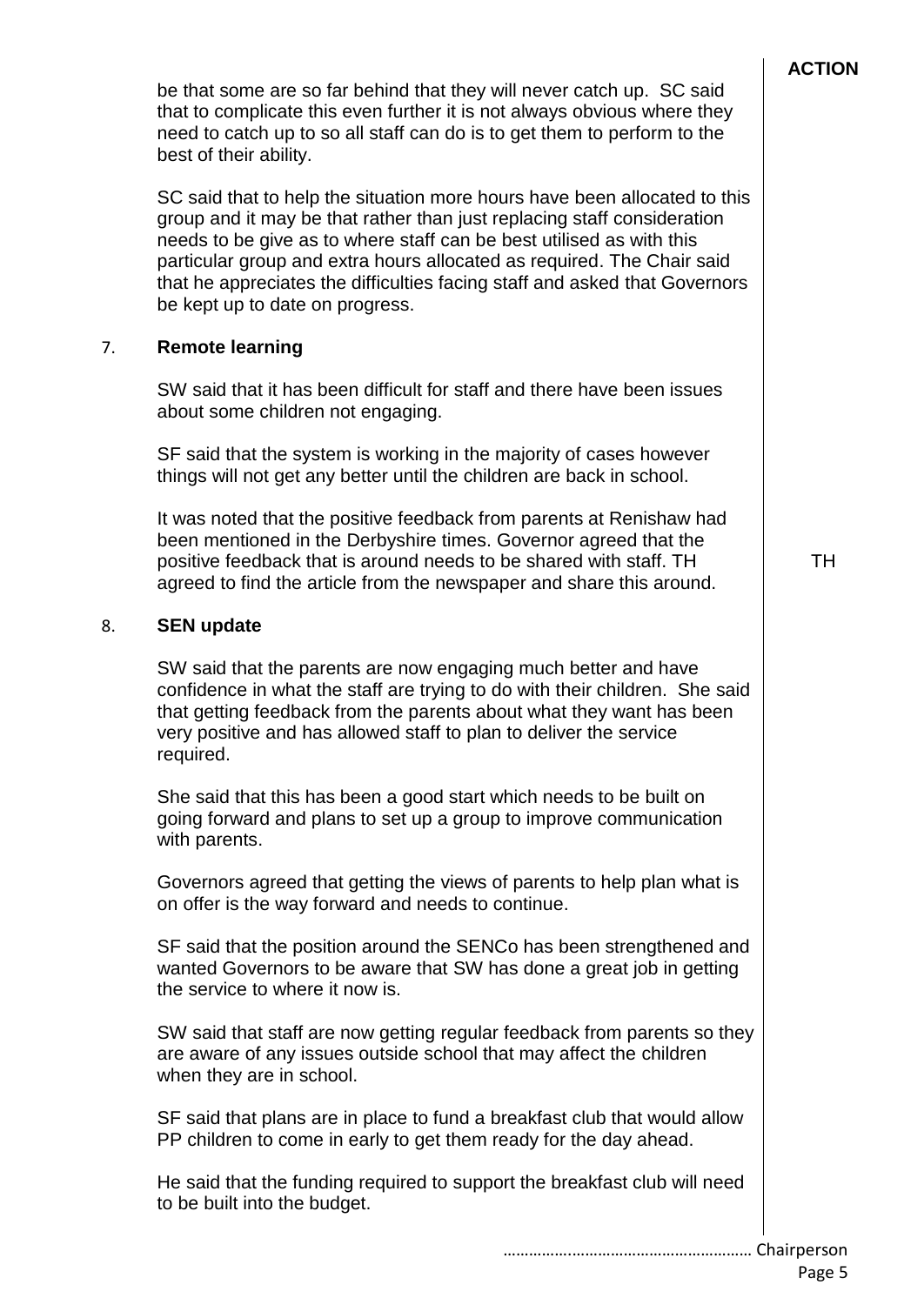|    |                                                                                                                                                                                                                                                                                                                                                                                     | <b>ACTION</b> |
|----|-------------------------------------------------------------------------------------------------------------------------------------------------------------------------------------------------------------------------------------------------------------------------------------------------------------------------------------------------------------------------------------|---------------|
|    | The Chair said that staff need to look beyond COVID and plan for the<br>future.                                                                                                                                                                                                                                                                                                     |               |
|    | SW explained that there are now 43 children on role with a recognised<br>need. She said that speech and language is a major concern which has<br>been made worse by the lack of support from the centre during the<br>current situation. In answer to a question from the Chair SW said that<br>staff have had to introduce their own initiatives to help improve the<br>situation. |               |
|    | The Chair said that if the support from the centre does not improve then<br>the school needs to consider how the in house provision can be<br>improved and it may be that discussions can take place with other<br>schools to see if they have similar issues and may want to look at a<br>shared service.                                                                          | SF/SW         |
|    | SW said that consideration will also need to be given to mental health<br>support especially when the children return. She said that mental health<br>ambassadors from the students is one initiative and some funding has<br>been secured already. In addition to this staff training is also an area<br>that needs to be investigated so they know what to look for.              |               |
|    | SF said that a member of staff in Y5 has been asked to work an extra<br>day to strengthen this area.                                                                                                                                                                                                                                                                                |               |
|    | The Chair asked how staff go about identifying children who need help<br>and suggested that this be done as a whole school initiative rather than<br>individuals or individual classes. SW said that this has already started<br>with the introduction of zones of regulation which is intended to help<br>children cope.                                                           |               |
|    | SW said that there is a phycology student who is doing a remote<br>placement and she has been asked to lead on a project around positive<br>mind set.                                                                                                                                                                                                                               |               |
|    | SF said that two year groups are also doing mindfulness sessions.                                                                                                                                                                                                                                                                                                                   |               |
|    | He said that it is obvious that some families are struggling and it is<br>important that staff work with them to offer the support required. He<br>made reference to the shared support post that has been advertised<br>explaining that the cost to the school will depend on the time allocated.                                                                                  |               |
|    | Governors said that this must be closely monitored as it is important that<br>the hours received reflect the charge.                                                                                                                                                                                                                                                                |               |
| 9. | <b>Wellbeing of staff</b>                                                                                                                                                                                                                                                                                                                                                           |               |
|    | SF said that staff will be brought together to agree where the school<br>goes from here. The Chair asked who deals with staff welfare. SF said<br>that he leads on this but shares some of the responsibility with other<br>senior staff.                                                                                                                                           |               |
|    | He said that Governors also have a part to play and should talk to their<br>assigned staff to offer support and get feedback.                                                                                                                                                                                                                                                       |               |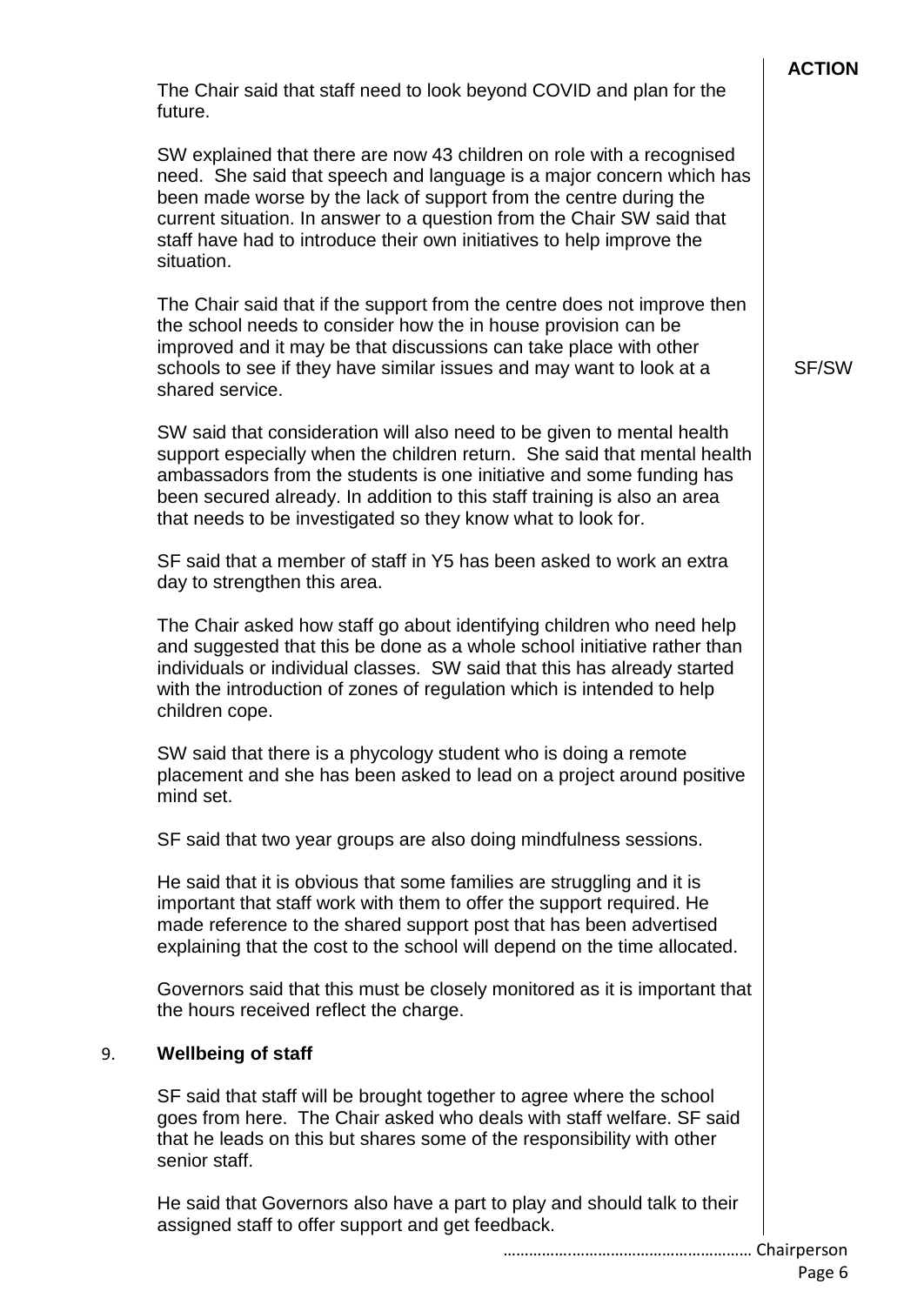|     |                                                                                                      |                                                                                                                                                                                                                                                                                              | <b>ACTION</b> |  |  |
|-----|------------------------------------------------------------------------------------------------------|----------------------------------------------------------------------------------------------------------------------------------------------------------------------------------------------------------------------------------------------------------------------------------------------|---------------|--|--|
| 10. |                                                                                                      | Interactive board approval                                                                                                                                                                                                                                                                   |               |  |  |
|     |                                                                                                      | SF said that he now has two out of the three required quotes to replace<br>the boards. The Chair said that it is important that this goes ahead and it<br>was agreed that the quotes with a recommendation on the way forward<br>should come to the next meeting.                            | <b>SF</b>     |  |  |
| 11. |                                                                                                      | <b>Policies for approval</b>                                                                                                                                                                                                                                                                 |               |  |  |
|     |                                                                                                      | Governors formally approved and adopted the following policies.                                                                                                                                                                                                                              |               |  |  |
|     | $\bullet$<br>$\bullet$<br>$\bullet$                                                                  | Equality impact assessment<br>Attainment progress matrix<br>Zoom code of conduct                                                                                                                                                                                                             |               |  |  |
| 12. |                                                                                                      | Review of the meeting - how has the Governing Board fulfilled the<br>three core functions for which it is responsible?                                                                                                                                                                       |               |  |  |
|     | areas.                                                                                               | Governors fulfilled their three core function discussion the following                                                                                                                                                                                                                       |               |  |  |
|     | $\bullet$<br>$\bullet$<br>$\bullet$<br>$\bullet$<br>$\bullet$<br>$\bullet$<br>$\bullet$<br>$\bullet$ | <b>Numbers</b><br>Attendance<br>Safeguarding<br>Home learning<br>Finance and budgets<br><b>Staffing issues</b><br>Policy approval<br>Wellbeing of children and staff<br>SEN issues in school<br><b>Structures</b>                                                                            |               |  |  |
| 13. |                                                                                                      | <b>Confidential items</b>                                                                                                                                                                                                                                                                    |               |  |  |
|     |                                                                                                      | Governors agreed that no issues discussed would be considered to be<br>of a confidential nature.                                                                                                                                                                                             |               |  |  |
| 14. |                                                                                                      | <b>Any Other Urgent Business</b>                                                                                                                                                                                                                                                             |               |  |  |
|     | 14.1                                                                                                 | <b>Office structure</b>                                                                                                                                                                                                                                                                      |               |  |  |
|     |                                                                                                      | SC said that he has tried to move this on by sending a list of the<br>required duties for the post to HR to agree on a grade for the job.<br>He said that the school does need a business manager if it is to<br>be effective so the structure needs to be agreed to include such a<br>post. |               |  |  |
|     |                                                                                                      | MB said that looking at the difference in cost between a grade 8<br>and 9 in view of the advice from HR he would recommend that<br>the post when agreed should be a grade 9.                                                                                                                 |               |  |  |
|     |                                                                                                      | Governors agreed that the other support in the office needs to be                                                                                                                                                                                                                            |               |  |  |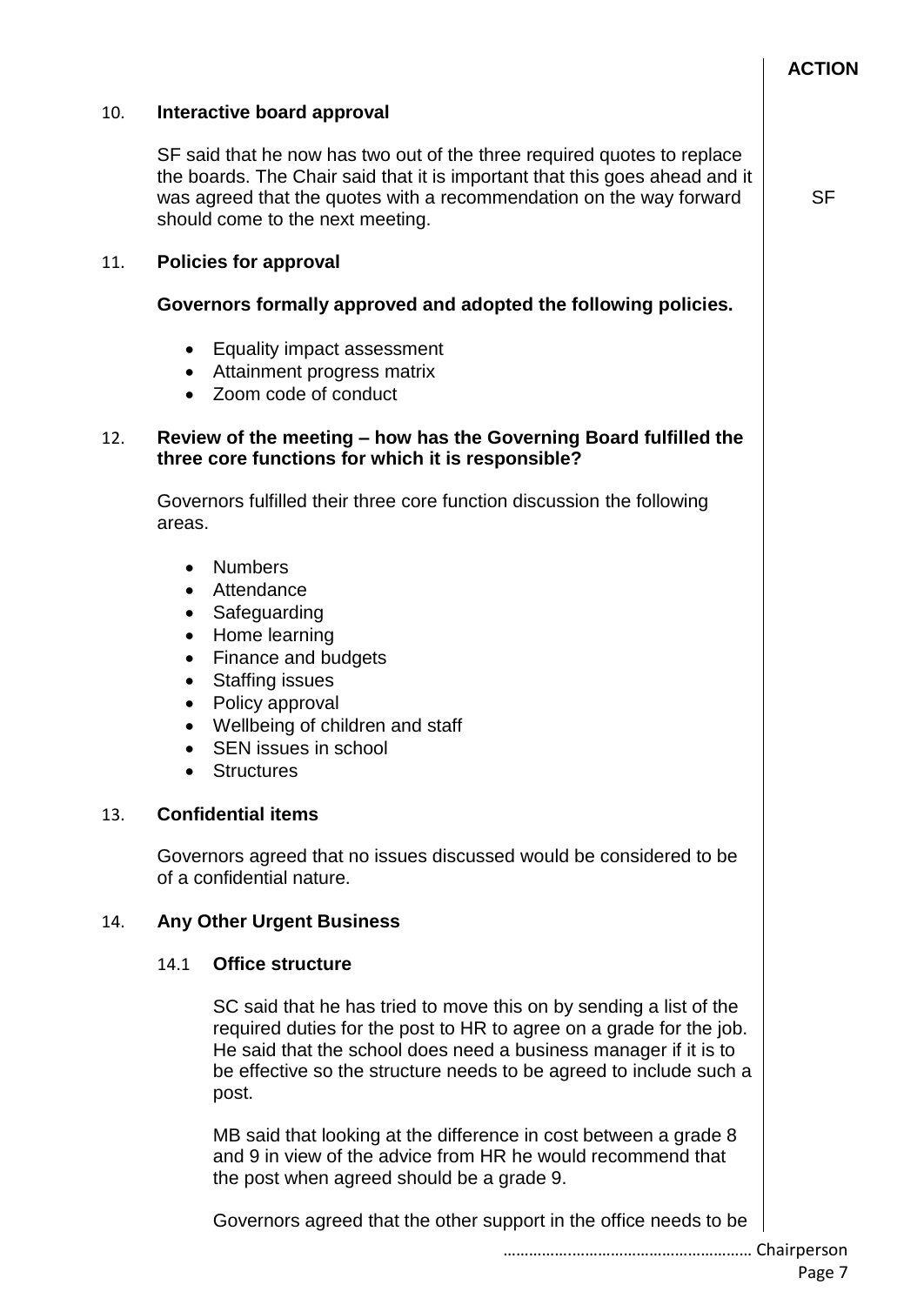|     |      |                                                                                                                                                                                                                                                                         | <b>ACTION</b> |
|-----|------|-------------------------------------------------------------------------------------------------------------------------------------------------------------------------------------------------------------------------------------------------------------------------|---------------|
|     |      | considered to ensure that the business manager can do what she<br>is paid to do and offer the school a more strategic support role<br>rather than day to day admin/clerical support.                                                                                    |               |
|     |      | SC said that a similar role was previously introduced which did<br>not work as the roles in school were not correctly defined which<br>caused some problems, so it is important that this is done<br>correctly this time.                                               |               |
|     |      | It was agreed that when this post is in place, the business<br>manager in future should have a responsibility to report to<br>Governors.                                                                                                                                |               |
|     |      | It was agreed that to move this forward SF and MB will look at the<br>various options, cost these up and then consider the implications<br>that each option will have on the budget and bring these to the<br>next meeting for consideration and approval by Governors. | SF/MB         |
|     | 14.2 | <b>Caretaking update</b>                                                                                                                                                                                                                                                |               |
|     |      | SF said that there have already been 9 applications received and<br>he was looking for a Governor to support the interviews. MB said<br>that subject to when the interviews are he would support the<br>process.                                                        |               |
|     |      | SF said that he is still trying to firm up the situation in the kitchen<br>following the interviews.                                                                                                                                                                    |               |
|     | 14.3 | <b>PTFA</b>                                                                                                                                                                                                                                                             |               |
|     |      | TH wanted to bring to the attention of Governors that some<br>funding has been spent but due to lockdown fund raising has<br>been difficult.                                                                                                                            |               |
|     |      | She said that some money has been spent on the heathy minds<br>project and any money left will go towards the tram track.                                                                                                                                               |               |
|     |      | She said that money is still available to support a defribulator in<br>school which will be dedicated to Mrs Bentley.                                                                                                                                                   |               |
|     |      | Governors asked if she is involved with the poly tunnel. SF said<br>that the EYFS team and Miss Morgan are looking into this but<br>that it would be good if the PTFA could support this in some way.                                                                   |               |
|     |      | TH said that at Christmas every family was sent a card with a Kit<br>Kat and a tea bag enclosed which was well received.                                                                                                                                                |               |
|     | 14.4 | <b>SENCo training update</b>                                                                                                                                                                                                                                            |               |
|     |      | The Chair said that it would be useful for Governors to receive<br>feedback on the SENCo course attended by SW. She agreed to<br>feedback as soon as possible.                                                                                                          | <b>SW</b>     |
| 15. |      | Date and Time of the Next Meeting                                                                                                                                                                                                                                       |               |
|     |      |                                                                                                                                                                                                                                                                         |               |